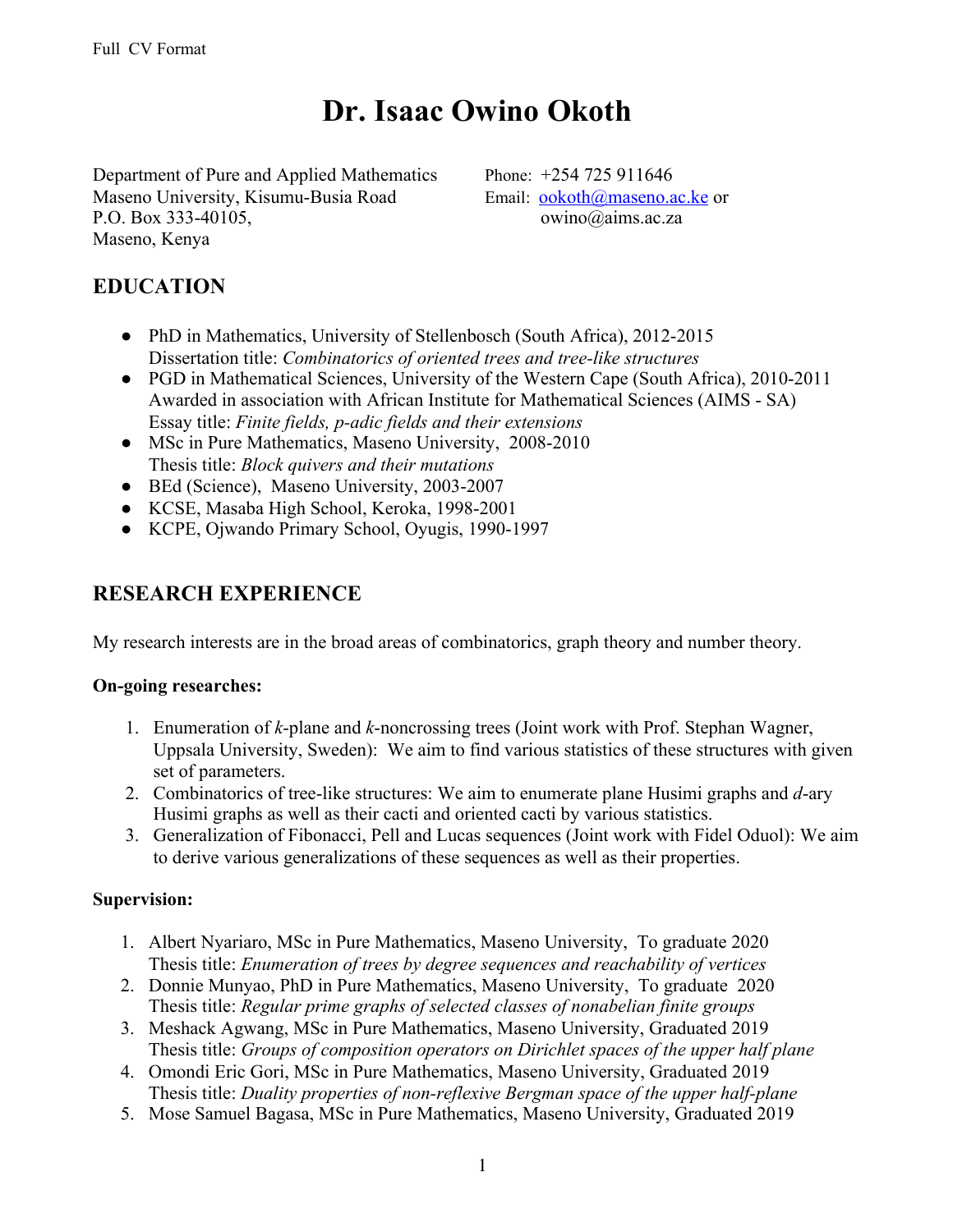Thesis title: *Spectral properties of semigroups of weighted composition operators on the Bloch space*

- 6. Fidel Oduol, MSc in Pure Mathematics, Maseno University, Final thesis draft Thesis title: *On Shifted Fibonacci numbers and their polynomials*
- 7. Christopher Musoga, PhD in Pure Mathematics, Maseno University, Problem solving Thesis title: *Enumeration of subgroups of unit groups of classes of finite rings*
- 8 Kenneth Lumumba, MSc in Pure Mathematics, Maseno University, Initial stage
- 9 Nicholas Ogolah, Msc in Pure Mathematics, Maseno University, Initial stage
- 10 Vincent Kirui, MSc in Pure Mathematics, Maseno University, Initial stage

# **TEACHING EXPERIENCE**

- March 2015 Date: Lecturer of Mathematics, Maseno University
- December 2010 February 2015: Tutorial Fellow, Maseno University
- April 2008 December 2010: Graduate Assistant, Maseno University
- August 2007 March 2008: Graduate teacher, Got Rateng' Secondary School, Kadongo

#### **Courses already handled**

- Undergraduate: Basic Mathematics, Differential Calculus, Integral Calculus, Analytical Geometry, Foundations of Pure Mathematics, Linear Algebra II, Discrete Structures I and II, Graph Theory, Number Theory, Algebraic Structures and Group Theory
- Postgraduate: Combinatorics, Complex Analysis, General Topology

# **HONORS AND AWARDS**

- February 2015: Awarded a PhD Incentive bursary by Faculty of Science, Stellenbosch University, for having finished my PhD in less than three years.
- 31 October 2013: Awarded a Second Prize in the "Best talk by a PhD student" category at the Annual Congress of South African Mathematical Society in Pietermaritzburg, University of KwaZulu Natal.
- July 2012 June 2015: Awarded a scholarship by German Academic Exchange Service (DAAD) to undertake a PhD at Stellenbosch University, South Africa.
- December 2010 March 2015: Awarded Tutorial Fellowship at Maseno University
- August 2010 June 2011: Awarded a scholarship by AIMS to undertake a postgraduate diploma in Mathematical Sciences, Cape Town, South Africa.
- April 2008 December 2010: Awarded Graduate Assistantship at Maseno University.
- November 2007: Awarded a First Class Honours Degree at Maseno University.

# **SKILLS AND TRAINING**

Professional training: I am a trained teacher of Mathematics and Chemistry. Computing skills: Typing and typesetting in LATEX. Programming in Python and R